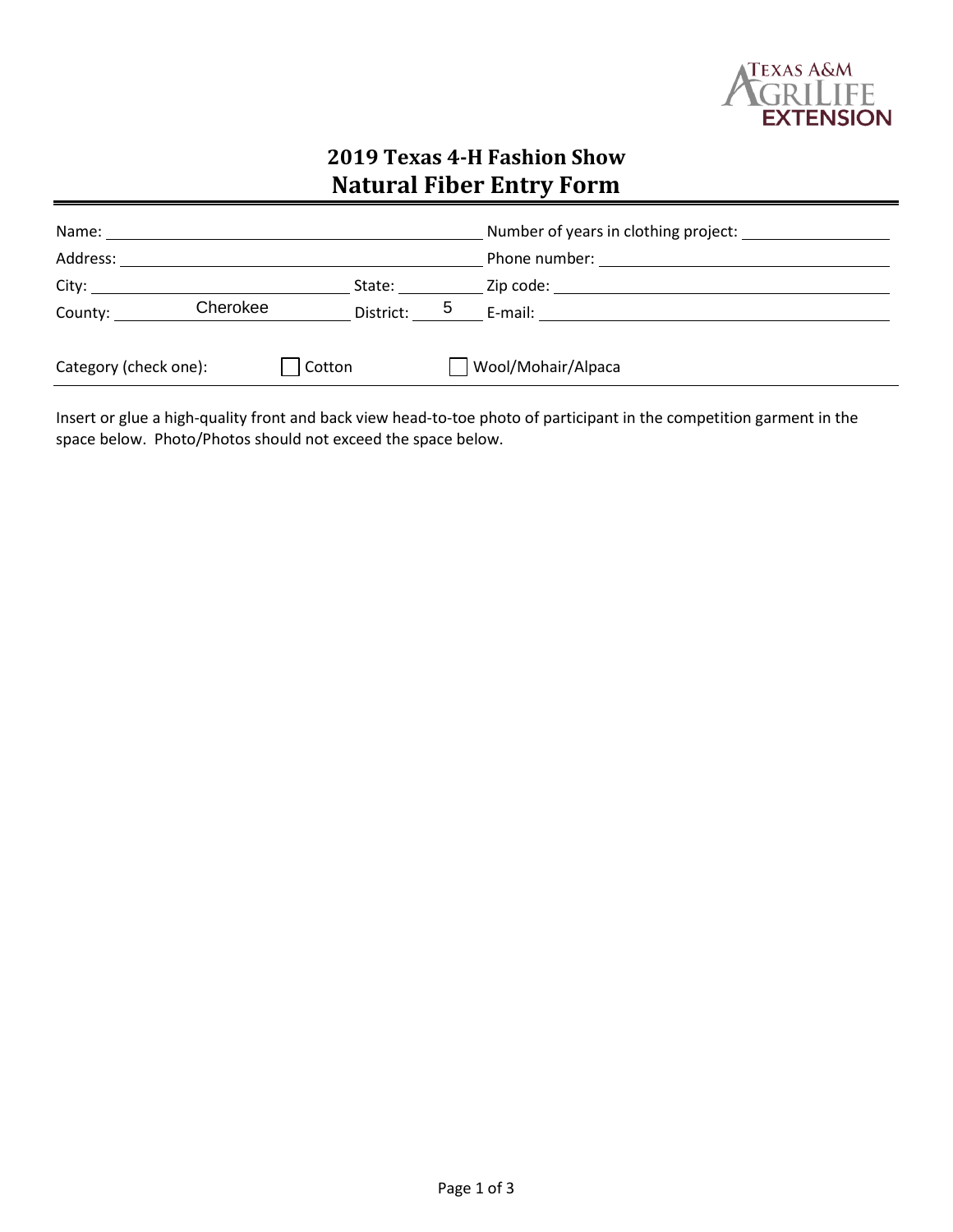#### **Project Goals and Activities**

What goals did you set for your Fashion & Interior Design project, specifically targeting Natural Fiber?

What project activities did you participate in to help you reach your goals?

What community service activities were you involved with?

Describe your leadership experiences within your Fashion & Interior Design project, specifically targeting Natural Fiber?

#### **Knowledge of Fiber Characteristics**

Identify fiber characteristics that are important in apparel.

Explain why the fiber selected is a good choice for your garment.

Describe the care requirements of the garment.

Identify the fiber content of the garment.

**Promotion of Natural Fiber** 

Describe the fiber production process.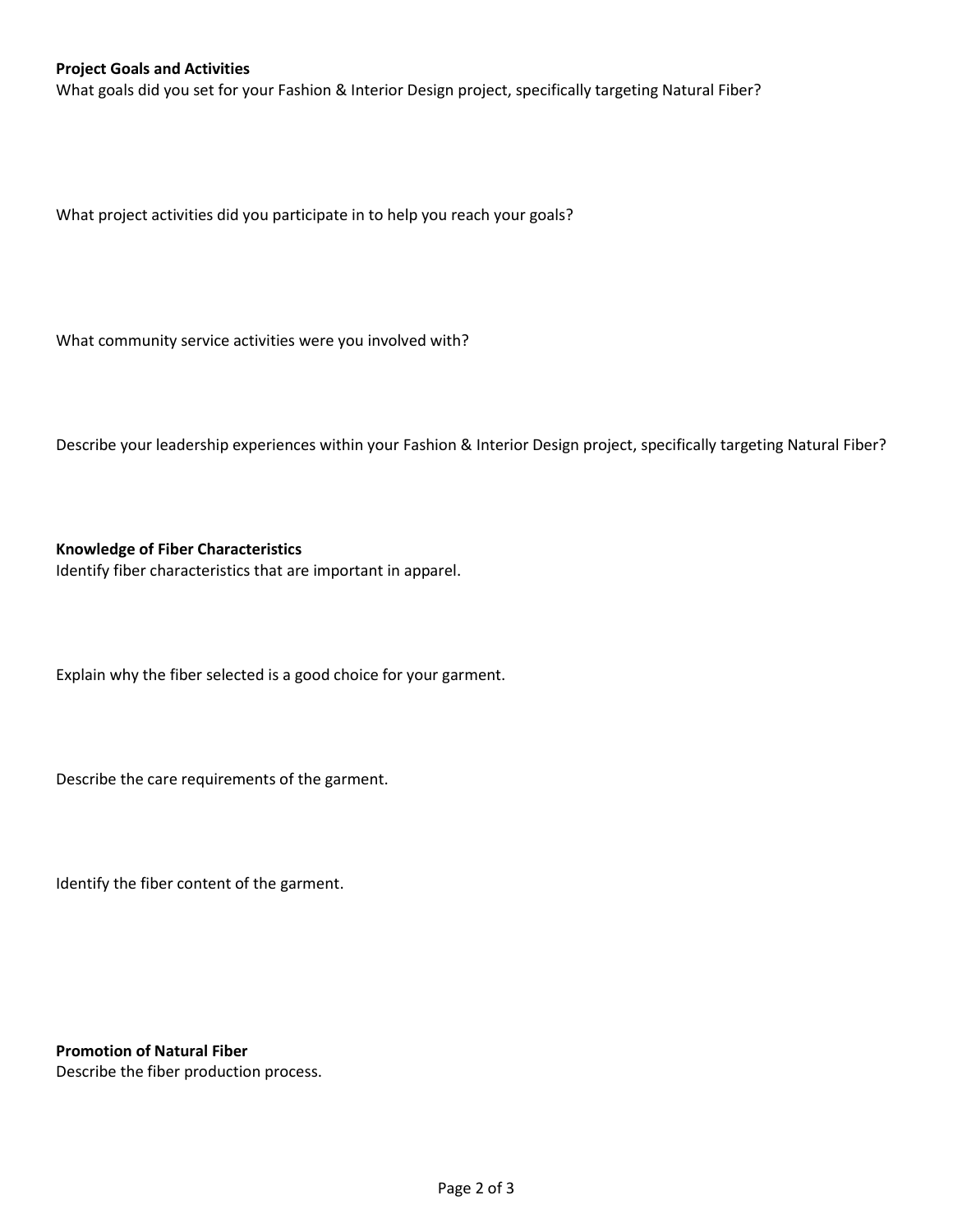Describe how you have promoted the use of natural fibers.

Write a paragraph promoting your fiber.

I certify that I have read the 2019 Fashion Show/Natural Fiber guidelines and that my entry complies with the requirements.

Contestant's Signature: Date Signed:

**2019**

I have read this form and give permission for my child to participate in the Texas 4-H Fashion Show awards program. I certify that I have read the 2019 Fashion Show/Natural Fiber guidelines and that my child's entry complies with the requirements.

Signature of Parent/Guardian: The Signature of Parent/Guardian: The Signature of Parent Australian:

I certify that the 4-H member whose signature appears above has been provided a copy of the 2019 Fashion Show/Natural Fiber guidelines and that he/she has completed a clothing project.

Signature of County Extension Agent responsible for the 4-H Clothing Program:

Date Signed: University of the Signed:



The members of Texas A&M AgriLife will provide equal opportunities in programs and activities, education, and employment to all persons regardless of race, color, sex, religion, national origin, age, disability, genetic information, veteran status, sexual orientation<br>or gender identity and will strive to achieve full and equal employment opportunit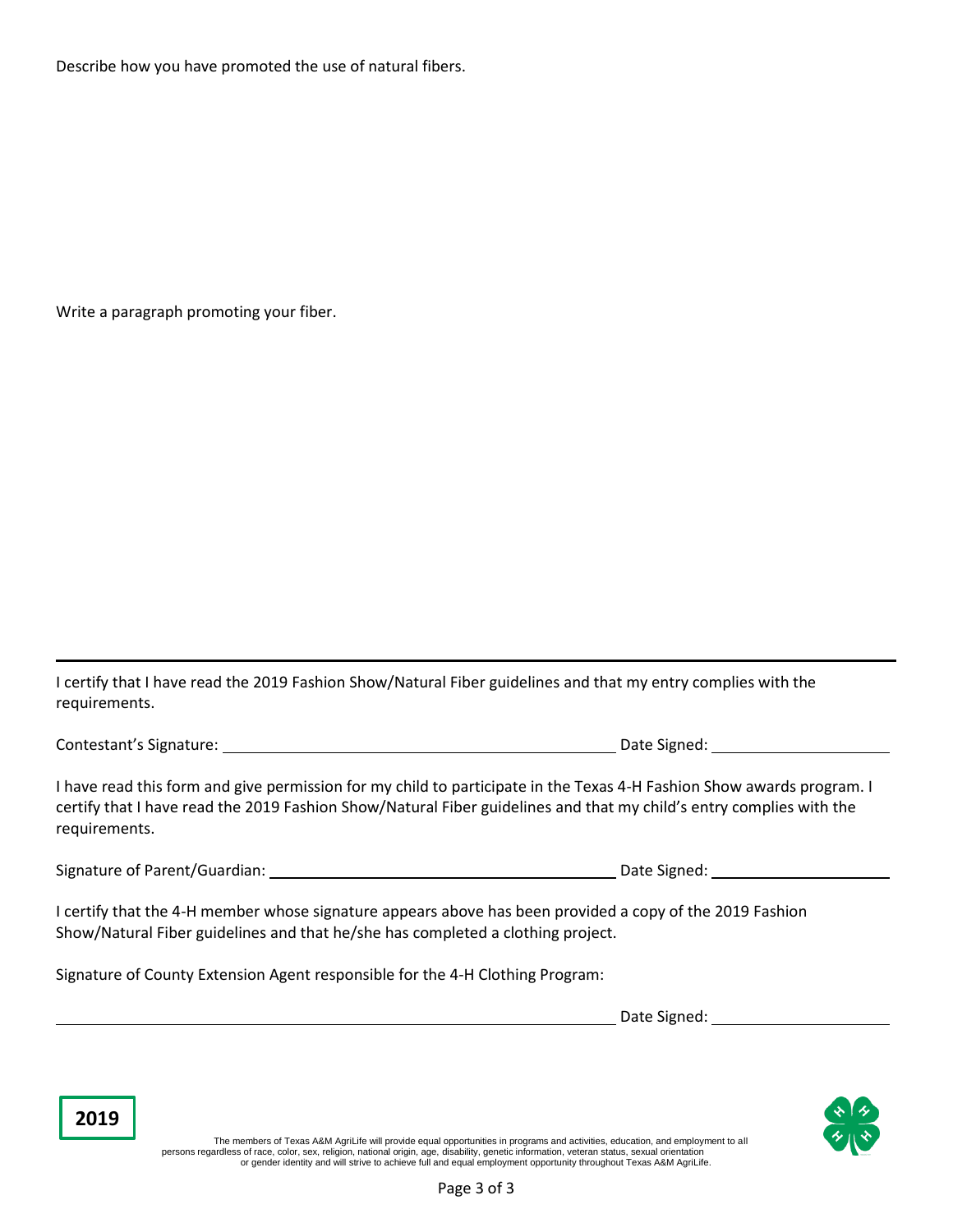

# **2019 Texas 4-H Fashion Show Score Sheet Natural Fiber**

| Name: | $\mathsf{count}$ | $ -$<br>---<br>.<br>лкее | - -<br>District: | ັ |
|-------|------------------|--------------------------|------------------|---|
|       |                  |                          |                  |   |

Fiber Category: Cotton Mool/Mohair

| <b>Factors to Consider</b>                                                                                                                                                                                    | <b>Total</b><br><b>Value</b> | <b>Comments</b>         | <b>Actual</b><br><b>Score</b> |
|---------------------------------------------------------------------------------------------------------------------------------------------------------------------------------------------------------------|------------------------------|-------------------------|-------------------------------|
| Project goals and activities (15%)                                                                                                                                                                            |                              |                         |                               |
| Project goals indicate project focus and direction<br>Clothing and textiles activities adequate,<br>consumer and life skills learned, suitable for<br>experience level<br>Demonstrates involvement in project | 5<br>5<br>5                  |                         |                               |
| Knowledge of fiber characteristics and uses (40%)                                                                                                                                                             |                              |                         |                               |
| Identifies fiber characteristics that are important<br>in apparel                                                                                                                                             | 10                           |                         |                               |
| Garment makes good use of fiber characteristics<br>Knowledge of fiber, fabric, and garment care<br>$\bullet$<br>requirements                                                                                  | 10<br>10                     |                         |                               |
| Garment meets competition eligibility<br>requirements                                                                                                                                                         | 10                           |                         |                               |
| <b>Promotion of Natural Fiber (30%)</b>                                                                                                                                                                       |                              |                         |                               |
| Shared knowledge of natural fiber with the public<br>Understanding of fiber source and production<br>$\bullet$<br>process<br>Involved in promotion of natural fiber use                                       | 10<br>10<br>10               |                         |                               |
| Appearance, fit, and fashion ability (15%)                                                                                                                                                                    |                              |                         |                               |
| Garment is an appropriate fit for the body<br>Garment and accessories fashionable and<br>$\bullet$<br>appropriate<br>Modeling and presentation skills, poise and<br>grooming                                  | 5<br>5<br>5                  |                         |                               |
| <b>Total Score</b>                                                                                                                                                                                            | 100                          |                         |                               |
|                                                                                                                                                                                                               |                              | <b>Judge's Initials</b> |                               |